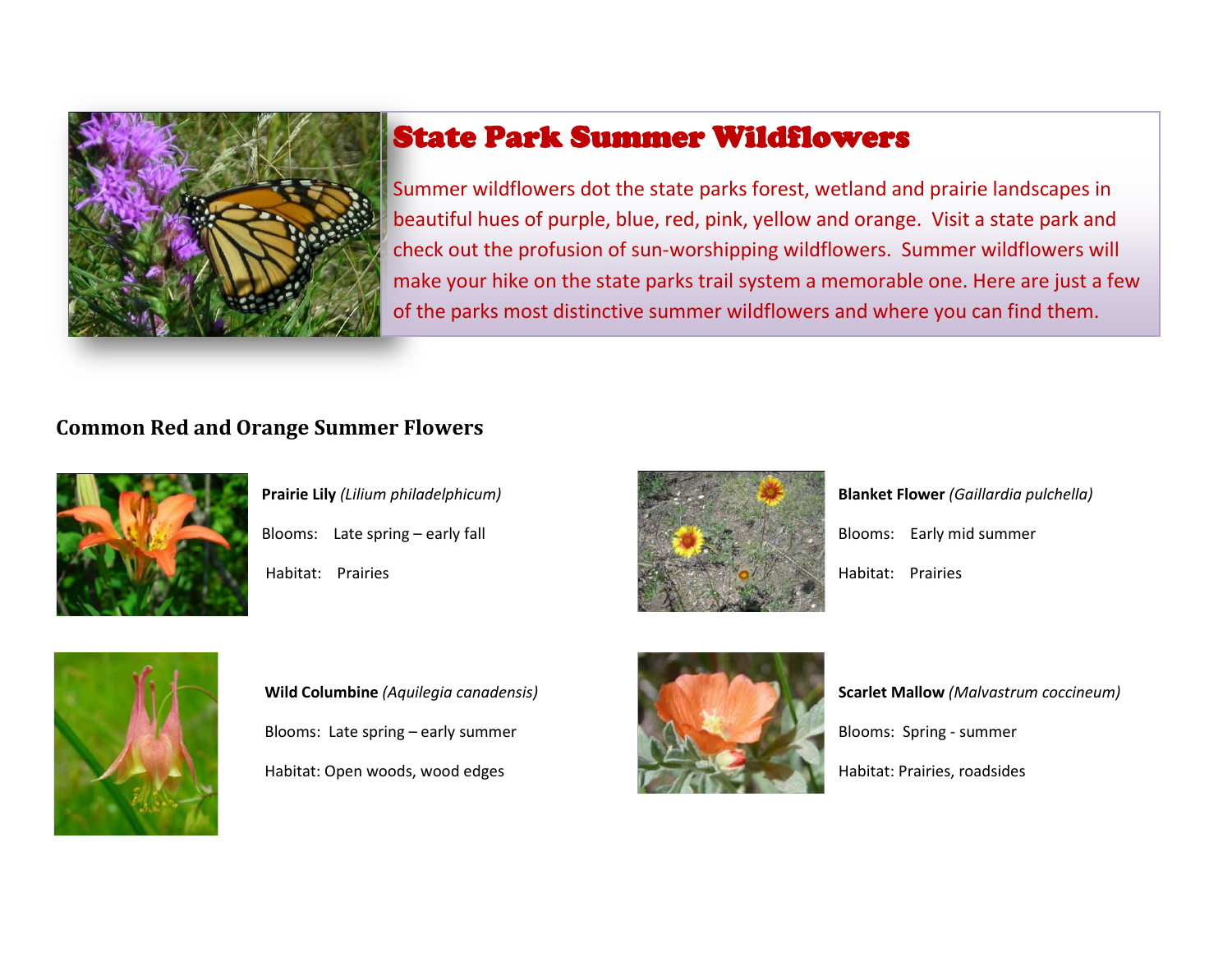#### **Common Pink Summer Flowers**



**Pink Wild Onion** *(Allium stellatum) Pink Wild Onion (Allium stellatum)* **Prairie Rose** *(Rosa arkansana)* Blooms: Midsummer-fall Blooms: Late spring - fall



Habitat: Prairies **Habitat: Prairies** Habitat: Prairies, ditches, open woodlands



**Fireweed** *(Chamerion angustifolium (L)Holub.*

Blooms: Summer-fall

Habitat: Prairies, open parklands, forests

#### **Other common pink summer wildflowers:**

| American Vetch (Vicia americana)         | <b>Showy Milkweed</b> (Asclepia speciosa)        |
|------------------------------------------|--------------------------------------------------|
| Scarlet Gaura (Gaura coccinea)           | Rocky Mountain Bee Plant (Cleome serrulata)      |
| <b>Wild Bergamot</b> (Monarda fistulosa) | Skeltetonweed (Lygodesmia juncea)                |
| Purple Prairie Clover (Dalea purpurea)   | Joe-Pye-Weed (Eupatorium maculatum var. bruneri) |
|                                          |                                                  |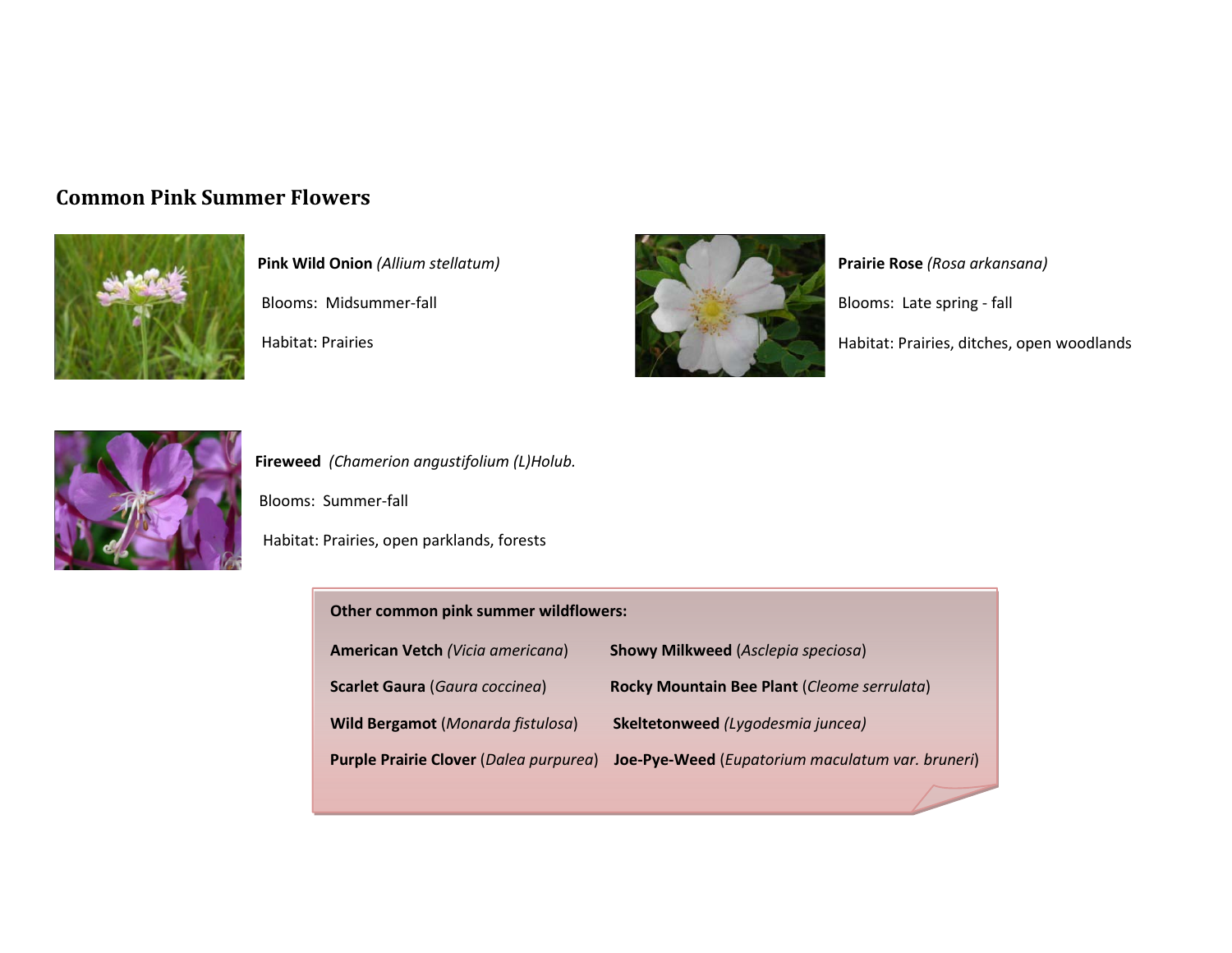#### **Common Blue and Purple Summer Flowers**



**Harebell** *(Campanula rotundifolia) Spiderwort (Tradescantia bracteata)* 

Blooms: Late spring-early fall Blooms: Late spring - fall



Habitat: Prairies, along streams, open woodlands Habitat: Prairies, wet meadows, roadsides Comment: Flowers last just a single day



Blooms: Midsummer – fall **Blooms: Spring-fall** Blooms: Spring-fall



**Dotted Blazing Star** *(Liatris punctata)* **<b>Blue Flax** *(Linum perenne var. lewisii)* Habitat: Prairies **Habitat: Prairies All Accords** Habitat: Prairies and roadsides



**Purple Coneflower** *(Echinacea angustifolia)* **Lead Plant** *(Amorpha canescens)* Blooms: Late spring – mid summer **Blooms: Late spring - summer** Habitat: Prairies, badlands, ditches Habitat: Prairies Habitat: Prairies



**Other common blue and purple summer wildflowers:** 

**Silver-Leaf Scurf Pea** (*Psoralea argophylla*) **Blue Lettuce** *(Lactuca oblongifolia)*

**Blue Vervain** (*Vebena hastate*) **Northern Gentian** (*Gentiana affinis*)

**Smooth Blue Aster** *(Aster laevis)*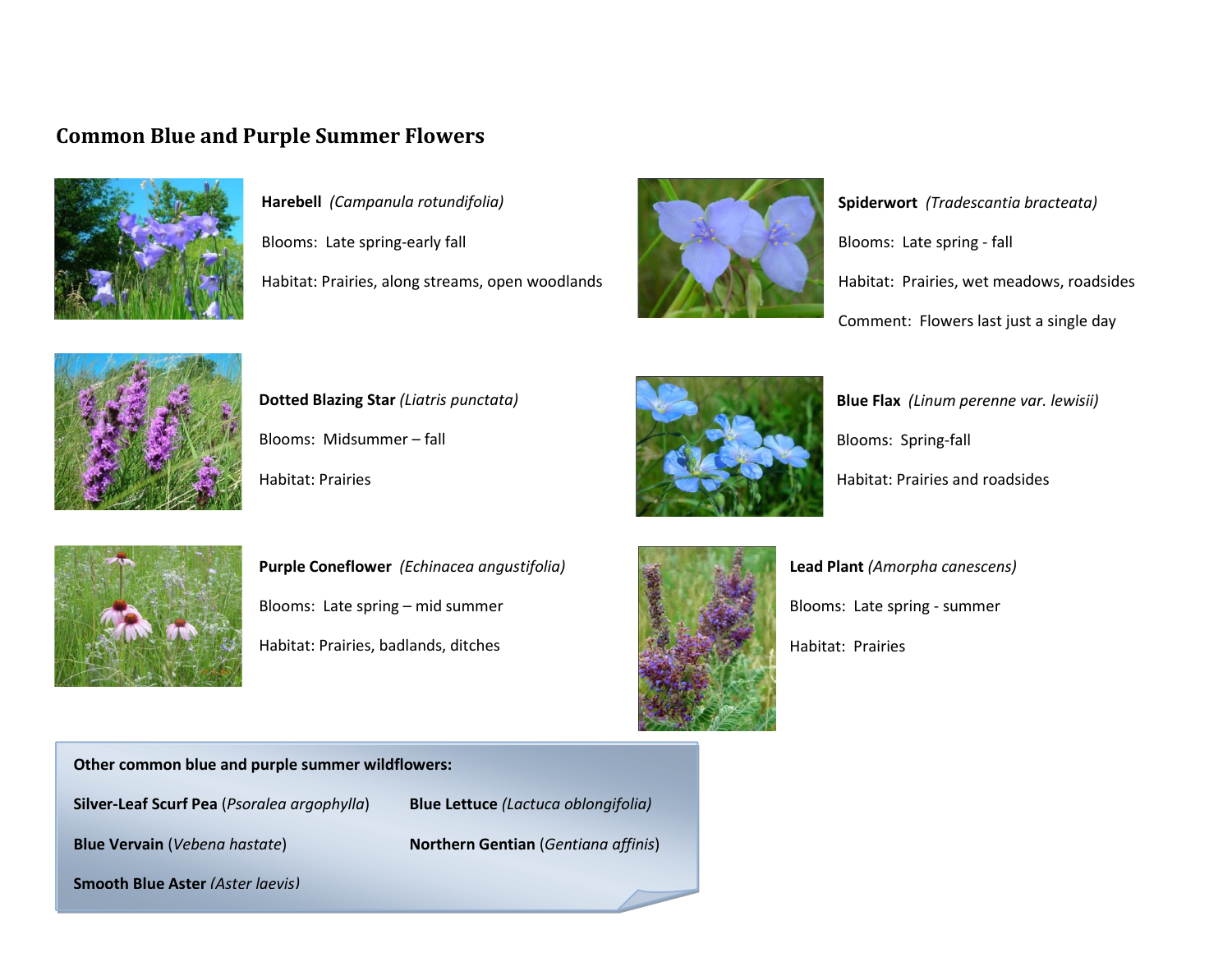#### **Common Yellow Flowers**



**Yellow-lady's Slipper** *(Cypripedium calceolus)* **Black-eyed Susan** *(Rudbeckia hirta)* Blooms: Mid spring – early summer Blooms: Summer Habitat: Prairies, woodlands and wetlands Habitat: Prairies, thickets, along streams Comment: North Dakota plant species of concern





Blooms: Late spring – fall  $\Box$  Blooms: Summer - fall Blooms: Summer - fall Habitat: Prairies, thickets, along streams, roadsides Habitat: Ditches, disturbed sites, roadsides



**Prairie Coneflower** (Ratibida columnifera) *Goats's Beard (Tragopogon dubius)* 



**Maximilian sunflower** *(Helianthus maximilianii)* Blooms: Summer - fall Habitat: Upland prairie, ditches, roadsides

**Other common yellow summer wildflowers:** 

**False Dandelion** *(Agroseris glauca*) **Yellow Wood Sorrel** *(Oxalis stricta)*

**Hawkweed** *(Hieracium umbellatum*) **Spotted Touch-Me-Not** *(Impatiens capensis)*

**Plains Yellow Primrose** (*Calyophus serrulatus*) **Threadleaf Buttercup** *(Ranunculus flabellaris)* **Golden Aster** *(Chrysopsis villosa)* **Common Evening Primrose** *(Oenothera villosa)* **Goldenrod** *(Solidago spp.)* **Curly-Top Gumweed** *(Grindelia squarrosa)*